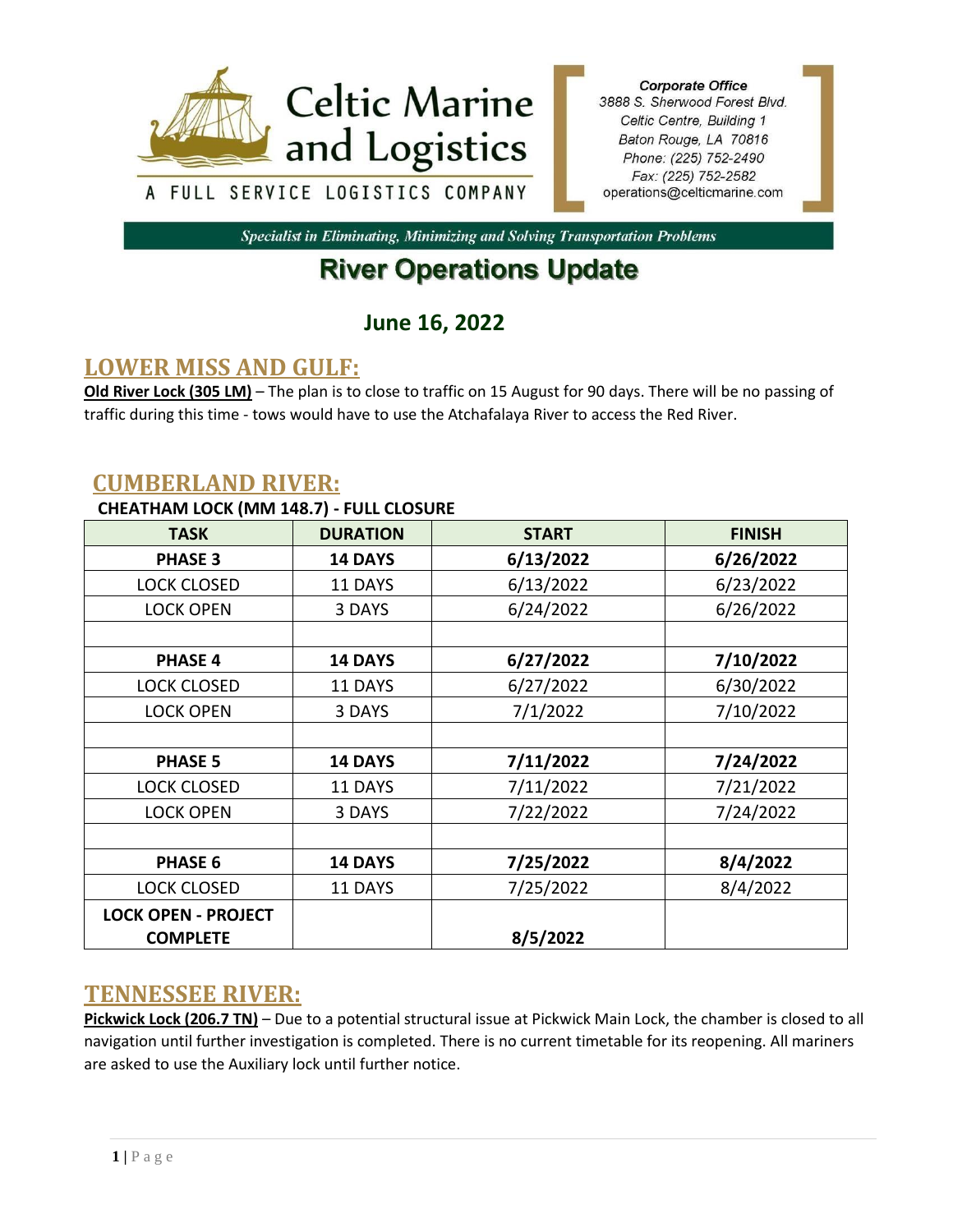

**Corporate Office** 3888 S. Sherwood Forest Blvd. Celtic Centre, Building 1 Baton Rouge, LA 70816 Phone: (225) 752-2490 Fax: (225) 752-2582 operations@celticmarine.com

Specialist in Eliminating, Minimizing and Solving Transportation Problems

# **River Operations Update**

### **WEST CANAL:**

**Calcasieu Lock (238.5 WC)** – On **3/22/22 through 8/25/22** the Calcasieu Lock will be closed Mondays through Thursdays, from 0700 – 1800 for repairs.

#### **ARKANSAS RIVER: Lock Closures**

| <b>LOCK NAME</b>             | <b>MILEPOINT</b> | <b>CLOSURE DATE</b> | <b>CLOSURE</b>      |
|------------------------------|------------------|---------------------|---------------------|
| <b>NORRELL LOCK (LOCK 1)</b> | 10.3             | $6/22/22 - 7/21/22$ | 0700 - 1900 DAILY   |
| <b>NORRELL LOCK (LOCK 1)</b> | 10.3             | $8/1/22 - 8/10/22$  | <b>FULL CLOSURE</b> |
| <b>NORRELL LOCK (LOCK 1)</b> | 10.3             | $8/21/22 - 9/19/22$ | 0700 - 1900 DAILY   |
| <b>JOE HARDIN (LOCK 3)</b>   | 50.2             | $9/12/22 - 9/19/22$ | 0700 - 1900 DAILY   |
| <b>JOE HARDIN (LOCK 3)</b>   | 50.2             | $9/28/22 - 9/29/22$ | 0700 - 1900 DAILY   |
| <b>JOE HARDIN (LOCK 3)</b>   | 50.2             | $9/30/22 - 10/9/22$ | <b>FULL CLOSURE</b> |
| <b>NORRELL LOCK (LOCK 1)</b> | 10.3             | $9/30/22 - 10/9/22$ | <b>FULL CLOSURE</b> |
| <b>NORRELL LOCK (LOCK 1)</b> | 10.3             | 10/20/22 - 11/18/22 | 0700 - 1900 DAILY   |
| <b>NORRELL LOCK (LOCK 1)</b> | 10.3             | 11/29/22 - 12/23/22 | 0700 - 1900 DAILY   |
| <b>NORRELL LOCK (LOCK 1)</b> | 10.3             | $1/3/23 - 1/31/23$  | 0700 - 1900 DAILY   |

### **OHIO RIVER:**

| <b>LOCK NAME</b>      | <b>MILEPOINT</b> | <b>CLOSURE DATE</b> | <b>CLOSURE</b>              |
|-----------------------|------------------|---------------------|-----------------------------|
|                       |                  |                     | FULL CLOSURE OF MAIN.       |
| <b>GREENUP LOCK</b>   | 342              | $5/1/22 - 6/29/22$  | AUXILIARY WILL BE AVAILABLE |
|                       |                  |                     | FULL CLOSURE OF MAIN.       |
| <b>BELLEVIEW LOCK</b> | 204              | $5/1/22 - 6/29/22$  | AUXILIARY WILL BE AVAILABLE |

### **ILLINOIS RIVER:**

| <b>LOCK NAME</b>  | <b>MILEPOINT</b> | <b>CLOSURE DATE</b> | <b>CLOSURE</b> |
|-------------------|------------------|---------------------|----------------|
| Brandon Road Lock | 286              | $5/9/22 - 8/14/22$  | PARTIAL        |
| Brandon Road Lock | 286              | 8/15 - 9/4/22       | FULL           |
| Brandon Road Lock | 286              | $9/5/22 - 9/8/22$   | PARTIAL        |